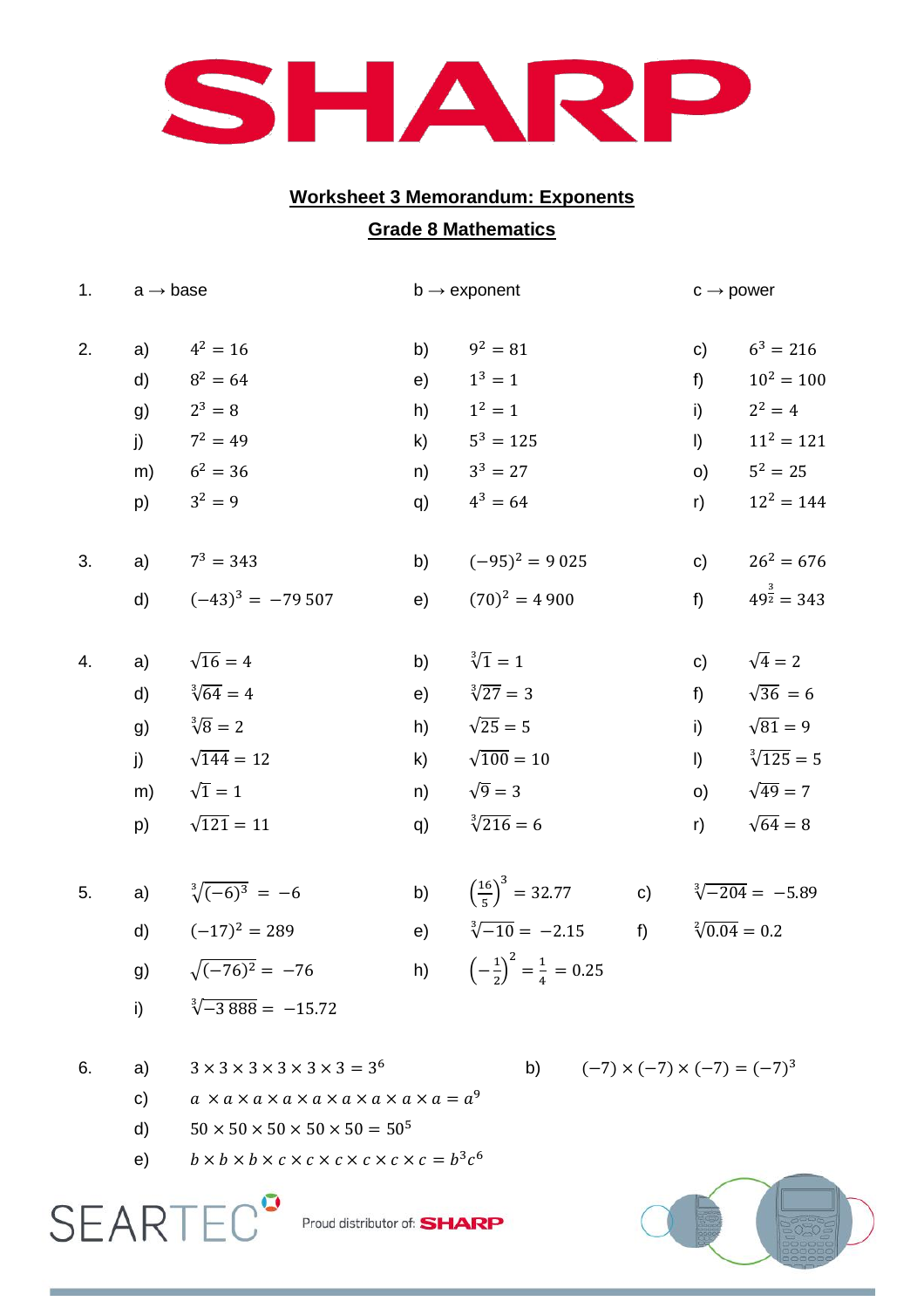$f)$  $x \times x \times y \times y \times y \times y \times z \times z \times z \times w = wx^2y^4z^3$ 

 $= 1.3 \times 10^{6}$  $7<sub>1</sub>$ one million and three hundred thousand  $a)$  $= 2.87 \times 10^{12}$ 2 870 000 000 000 b) 58 996 = 5.8996  $\times$  10<sup>4</sup>  $c)$ 36 020 000  $= 3.602 \times 10^{7}$ d)  $= 6.015 \times 10^{3}$ 6015  $f$ ) 240  $= 2.4 \times 10^{2}$  $e)$ 8.  $2.376 \times 10^4 = 23760$  $5.8 \times 10^7 = 58\,000\,000$  $a)$  $b)$  $3.191 \times 10^{0} = 3.191$  $9.006 \times 10^8 = 900\,600\,000$  $\mathsf{c})$ d)  $2.2345 \times 10^5 = 223450$  $3.6 \times 10^2 = 360$ e)  $f$ )  $(7-3)^3+1$  $a)$  $(3)(3)(3) + (2)<sup>3</sup>$ 9. b)  $=(4)^3+1$  $= 27 + 8$  $= 64 + 1$  $= 35$  $= 65$  $5^4 \div 5^2$  $(-4)^3 + (-4)^2$  $\mathsf{C}$ )  $d)$  $= -64 + 16$  $= 625 \div 25$  $= -48$  $= 25$  $(2 \times 3)^2 + (9 \div 3)^3$  $(-2)^{2}(-3) + 4^{2}$  $e)$  $f$ )  $=(6)^2 + (3)^3$  $= (4)(-3) + 16$  $= 36 + 27$  $= -12 + 16$  $= 63$  $= 4$  $x^m \times x^n = x^{m+n}$  $x^m \div x^n = x^{m-n}$  $10.$  $a)$  $b)$  $(x^m)^n = x^{m \times n}$  $(x^m \times y^n)^p = x^{m \times p} y^{n \times p}$  $\mathsf{C}$ ) d)  $x^1 = x$  $x^0 = 1$  $e)$  $f$ ) b)  $\frac{a^3b}{c^2} \times \frac{(ac)^2}{b^3}$ a)  $a^2 \times a^3 \div a^4$  $11.$  $=\frac{a^3b}{c^2} \times \frac{a^2c^2}{b^3}$  $= a^5 \div a^4$  $=\frac{a^5bc^2}{b^3c^2}$  $= a$  $=\frac{a^5}{h^2}$ 



Proud distributor of: **SHARP** 

**SEARTFC**<sup>9</sup>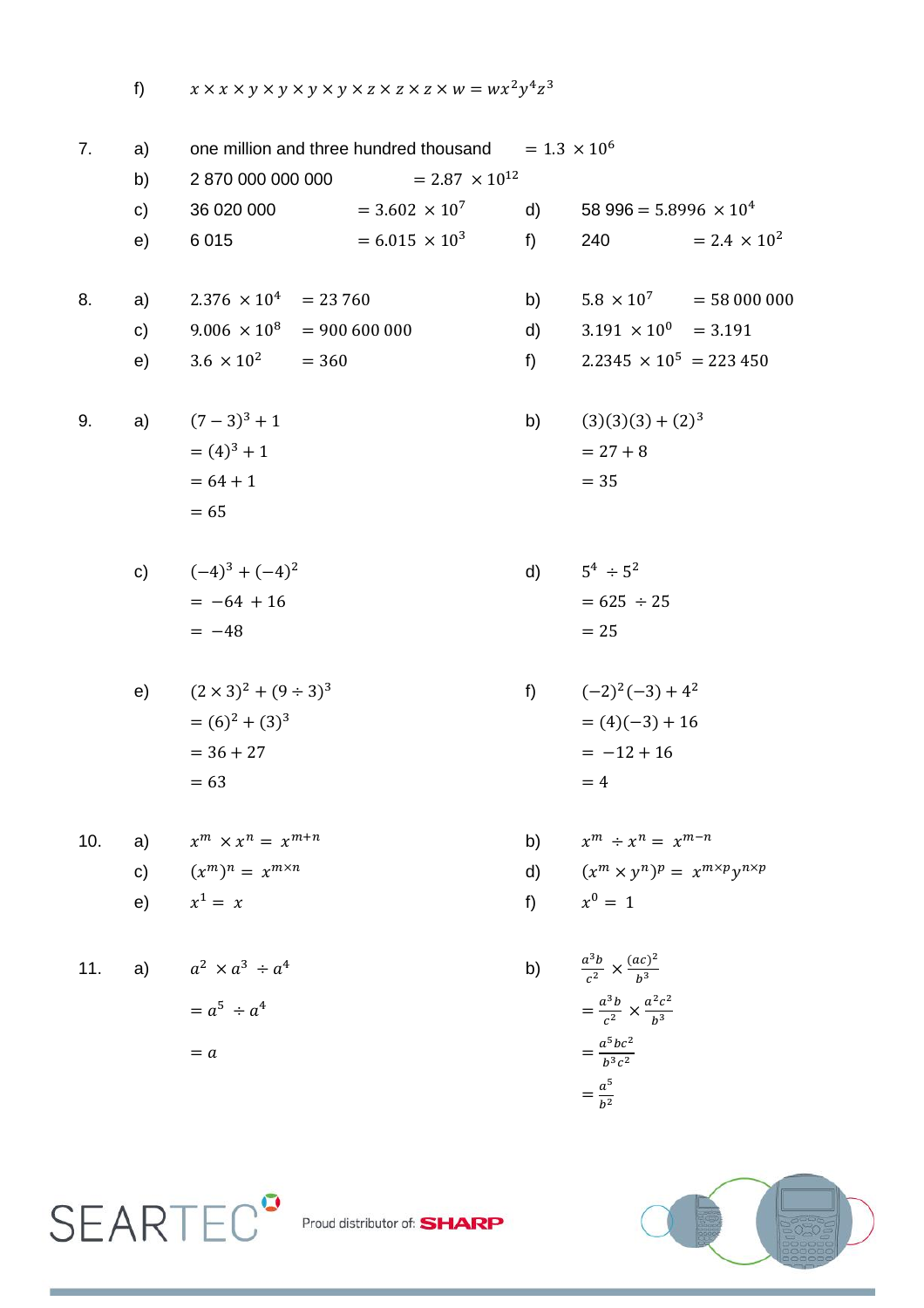c) 
$$
\frac{a^2bc}{c^3d} \div \frac{a^2b^2}{(cd)^2}
$$
  
\n
$$
= \frac{a^2b}{c^2d} \times \frac{c^2d^2}{a^2b^2}
$$
  
\n
$$
= \frac{a^2bc^2d^2}{a^2b^2c^2d}
$$
  
\n
$$
= \frac{d}{b}
$$
  
\n
$$
= \frac{d}{b}
$$
  
\n
$$
= \frac{d}{b}
$$
  
\n
$$
= \frac{d}{b}
$$
  
\n
$$
= \frac{d}{b}
$$
  
\n
$$
= \frac{d}{b}
$$
  
\n
$$
= \frac{d}{b}a^2b^2c^2d
$$
  
\n
$$
= \frac{d}{b}a^2b^2
$$
  
\n
$$
= \frac{d}{b}a^2b^2
$$
  
\n
$$
= \frac{d}{b}a^2b^2
$$
  
\n
$$
= \frac{d}{b}a^2b^2
$$
  
\n
$$
= \frac{d}{b}a^2
$$
  
\n
$$
= \frac{d}{b}a^2
$$
  
\n
$$
= \frac{d}{b}a^2
$$
  
\n
$$
= \frac{d}{b}a^2
$$
  
\n
$$
= \frac{d}{b}a^2
$$
  
\n
$$
= \frac{d}{b}a^2
$$
  
\n
$$
= \frac{d}{b}a^2
$$
  
\n
$$
= \frac{d}{b}a^2
$$
  
\n
$$
= \frac{d}{b}a^2
$$
  
\n
$$
= \frac{d}{b}a^2
$$
  
\n
$$
= \frac{d}{b}a^2
$$
  
\n
$$
= \frac{d}{b}a^2
$$
  
\n
$$
= \frac{d}{b}a^2
$$
  
\n
$$
= \frac{d}{b}a^2
$$
  
\n
$$
= \frac{d}{b}a^2
$$
  
\n
$$
= \frac{d}{b}a^2
$$
  
\n
$$
= \frac{d}{b}a^2
$$
  
\n<math display="</p>

e) 
$$
\frac{x^3y^2z^3}{(x^4y)^1} \times \frac{x^3y^4}{z^2} \div \frac{x^5y^5}{z^6}
$$
  
\n
$$
= \frac{x^3y^2z^3}{x^4y} \times \frac{x^3y^4}{z^2} \times \frac{z^6}{x^5y^5}
$$
  
\n
$$
= \frac{x^6y^6z^9}{x^9y^6z^2}
$$
  
\n
$$
= \frac{z^7}{x^3}
$$
  
\nf) 
$$
(x^2 + y^2)^0
$$
  
\n
$$
= 1
$$

12. **a)** 
$$
x^2 = 100
$$
  
\n $x = \sqrt{100}$   
\n $x = 10$   
\n**b)**  $9^x = 81$   
\n $9^x = 9^2$   
\n $x = 2$ 

c) 
$$
11^2 = x
$$
  
\n $x = 121$   
\nd)  $36 = x^2$   
\n $x = \sqrt{36}$ 

e) 
$$
7^x = 49
$$

$$
7^x = 7^2
$$

$$
x = 2
$$

g) 
$$
3^{x} + 2 = 29
$$

$$
3^{x} = 27
$$

$$
3^{x} = 3^{3}
$$

$$
x = 3
$$

$$
x = (3+4)2
$$
  
\n
$$
x = 72
$$
  
\n
$$
x = 49
$$

$$
\frac{ef^4}{(gh)^0} \times \frac{(g^0h)^2}{e^3f}
$$

$$
= \frac{ef^4}{1} \times \frac{h^2}{e^3f}
$$

$$
= \frac{ef^4h^2}{e^3f}
$$

$$
f^3h^2
$$

$$
f) \qquad (x^2 + y^2)^0
$$

$$
= 1
$$

$$
x = 2
$$

$$
36 = x^2
$$

$$
x = \sqrt{3}\ell
$$

$$
x = 6
$$

f) 
$$
29 = x^2 + 4
$$

$$
x^2 = 25
$$

$$
x = \sqrt{25}
$$

$$
x = 5
$$

h) 
$$
6^3 = x
$$

$$
x = 216
$$

j) 
$$
(2 + x)3 = 125
$$

$$
2 + x = \sqrt[3]{125}
$$

$$
x + 2 = 5
$$

$$
x = 3
$$



SEARTEC<sup>9</sup> Proud distributor of: SHARP